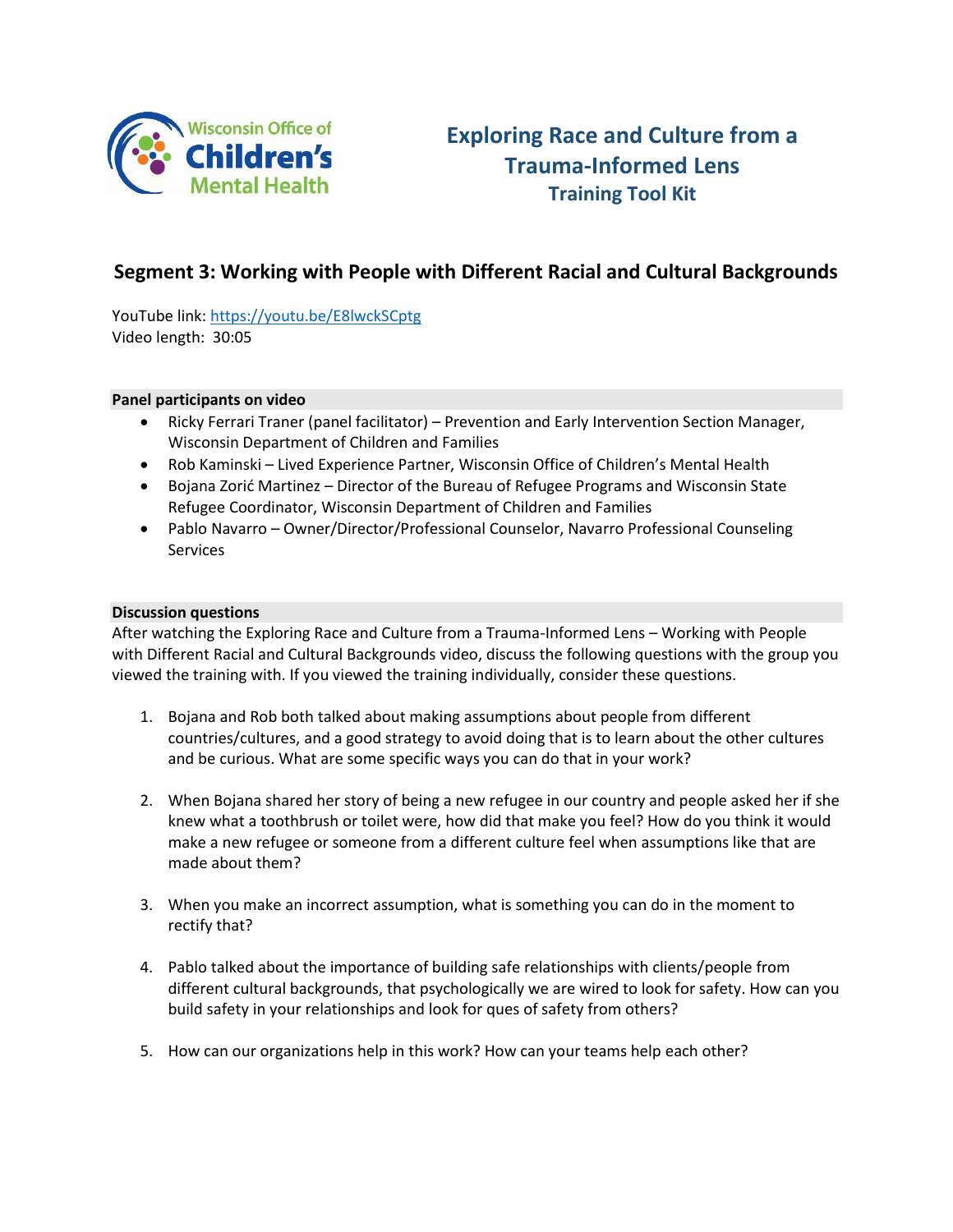#### **Resources**

- **[Working With Youth Who Are Immigrants and Refugees](https://www.childwelfare.gov/topics/systemwide/diverse-populations/immigration/youth/?utm_medium=email&utm_source=immigrantrefugeeyouth030922)** Child Welfare Information Gateway. Youth who have recently immigrated to a new country face many challenges related to their new circumstances. The resources on this page are for professionals working with youth who are immigrants or refugees[. https://www.childwelfare.gov/topics/systemwide/diverse](https://www.childwelfare.gov/topics/systemwide/diverse-populations/immigration/youth/?utm_medium=email&utm_source=immigrantrefugeeyouth030922)[populations/immigration/youth/?utm\\_medium=email&utm\\_source=immigrantrefugeeyouth03](https://www.childwelfare.gov/topics/systemwide/diverse-populations/immigration/youth/?utm_medium=email&utm_source=immigrantrefugeeyouth030922) [0922](https://www.childwelfare.gov/topics/systemwide/diverse-populations/immigration/youth/?utm_medium=email&utm_source=immigrantrefugeeyouth030922)
- **[Harvard University Implicit Association Test](https://implicit.harvard.edu/implicit/takeatest.html)**. <https://implicit.harvard.edu/implicit/takeatest.html>
- **Refugee Resettlement – [Lutheran Social Services](https://www.lsswis.org/service/refugee-resettlement-2/)**. Resources. <https://www.lsswis.org/service/refugee-resettlement-2/>
- **Refugee Resettlement – [Jewish Social Services of Madison](https://jssmadison.org/services/immigration/refugee/)**. Resources. <https://jssmadison.org/services/immigration/refugee/>

#### **Notes from video**

**Q: How do you effectively work with clients that do not speak the same language or have a different culture, religion, or identity?**

Bojana:

- Often in America we make assumptions about refugees. Some of these are offensive, like if refugees know what a toilet or tooth brush.
- Start by learning about someone's culture their traditions, food, religion. That aids in cultural humility, makes us who we are as humans and welcomers. It will help our new neighbors feel welcome.
- We need to have a willingness to listen, learn, be patient, give space, and approach others with an open mind.

Rob:

• When we did our adoptions Poland required us to live there, so we lived there 47 days with one of our children and 42 days with another. We went there with assumptions and quickly learned humility, vulnerability, and anxiety. We didn't speak the language, it was a different culture, and religion. We had to listen and pay attention to body language – we communicate so much through body language, and we were able to bond through that. We were curious to try different things and go to places we typically wouldn't. We had to embrace being uncomfortable and trust. We learned quickly the world is full of good people.

# **Q: What do we do when we've had a challenge to a relationship with a client to build back trust? How do we avoid perpetuating trauma with a client as we work with them?**

Pablo:

- Ideally, relationships should be safe. Psychologically we are wired to look for safety. If we don't feel safe it can cause harm, causing the need for our nervous system to react.
- At the beginning recognize there are differences.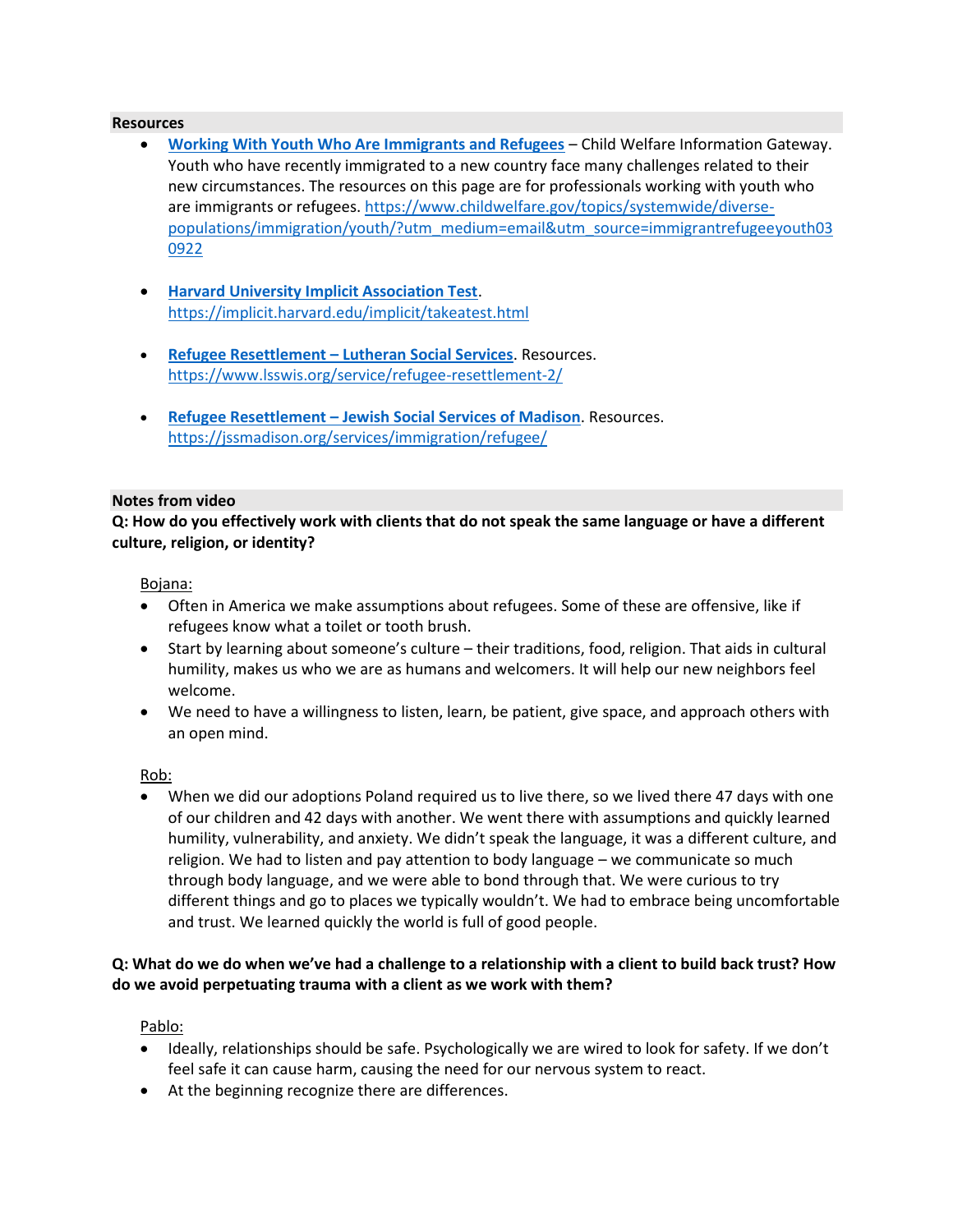- Get ques of safety.
- Be genuinely interested in the experiences of others. Recognize that we see the world through different lenses depending on our experience. Have these discussions upfront so we can repair the relationship if something disrupts that.

# **Q: How do you check your own personal beliefs at the door so we don't enter a meeting with a client or others with personal assumptions?**

Rob:

- We have to consciously work at this. As a child, I was taught to fear anything that was different from my family, and I have to consciously work at deconstructing that.
- It goes back to being curious about new situations and people. When I think like that I am able to have really great discussions and learning.

Bojana:

- My own personal experience as being a refugee helps me understand how important it is to really examine my own beliefs, call them out, and leave them at the door when I am meeting with clients.
- We put people in buckets that aren't true. My experience as a refugee is different than what other's experience.
- When we assume, it can lead to micro aggression.

Pablo:

- Consciously challenge ourselves to remove judgement.
- Have compassion.
- Be intentional to learn about other cultures. This helps me to catch myself from making those assumptions and avoid re-traumatizing people.

#### **Q: How can our organizations help us in this work?**

#### Bojana:

- Within DCF, we are continuing work on trauma-informed care policy and procedures that are informed by staff who work with clients.
- Provide space for mindfulness and self-care for employees.
- Organizations have to be intentional about building a trauma-informed culture.
- Help service providers be more trauma-informed.

#### Pablo:

- Collaborate with the people you serve to understand their barriers to success. From that, we advocate with systems so those individuals can get treatment.
- Ask "what can we do as an institution to level the playing field?"
- Continuous training is critical. We carve out  $1 \frac{1}{2}$  hours per week for our providers to share their experience and what they want to learn more about, intentionally bringing in the perspective of the people they serve. This is paid time – we don't ask them to do this training on their own time. This is critical.
- Keep asking "how do we internally build a culture where we support others?" We build small teams so people have someone to go to when they need support.